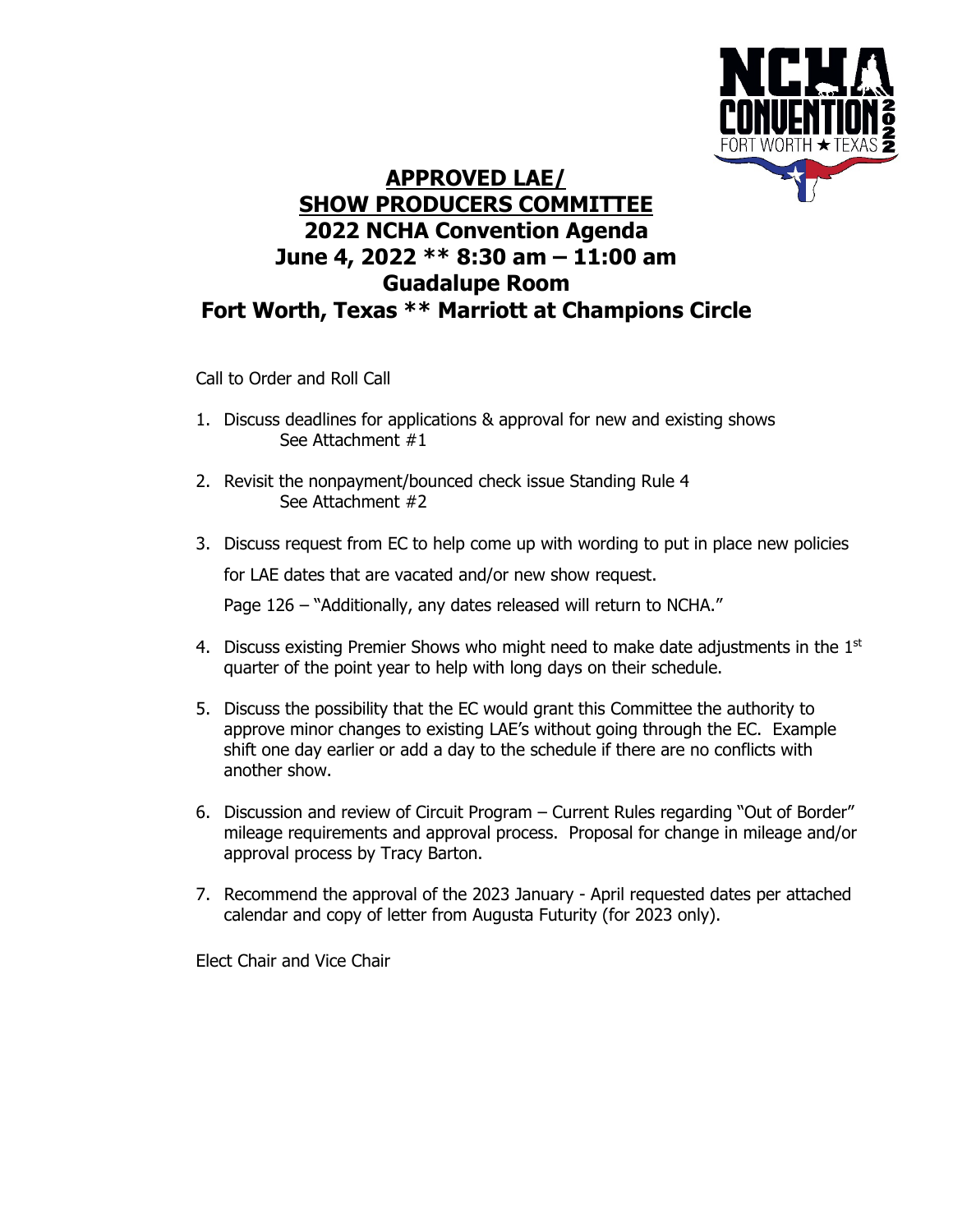

### ATTACHMENT #1

Page 124

#### EXISTING

…An application for approval, together with all rules for the event, must be submitted to the NCHA by June  $1<sup>st</sup>$  of the preceding year for shows that will be held between January 1 and May 31, and by January 1 of the given year for shows that will be held between June 1 and December 31 of that year.

#### PROPOSED

... An application for approval, together with all rules for the event, must be submitted to the NCHA by  $\frac{\text{May } 1\text{st}}{1\text{st}}$  of the preceding year for shows that will be held between January 1 and  $\frac{\text{April } 30}{\text{April}}$ , and by January 1 of the given year for shows that will be held between  $\text{May } 1$  and December 31 of that year.

Page 127 2-3

#### **EXISTING**

2. Approval deadlines for shows held the first six(6) months of the year: Pre-existing Limited Age Event shows whose applications are due in the office May 1, of each year will be approved or denied by July 1, and/or in time to be published on the NCHA website. Applications for new Major Limited Age Events will be accepted until August 31 and will be approved or denied by September 30.

3. Approval deadlines for shows held during the second six months of the year: Pre-existing Limited Age Event shows whose application are due in the office January 1 of each year will be approved or denied by February 1 and /or published on the NCHA website. Applications for new Major Limited Age Events will be accepted until March 31 and will be approved or denied by April 30.

#### PROPOSED

2. Approval deadlines for existing and new shows that will be held between January 1 and April 30 of each year, and due in the office by May 1, will be approved or denied by July and /or in time to be published on the NCHA website.

3. Approval deadlines for existing and new shows that will be held between May 1 and November of each year, will be approved or denied by February 1 and /or in time to be published on the NCHA website.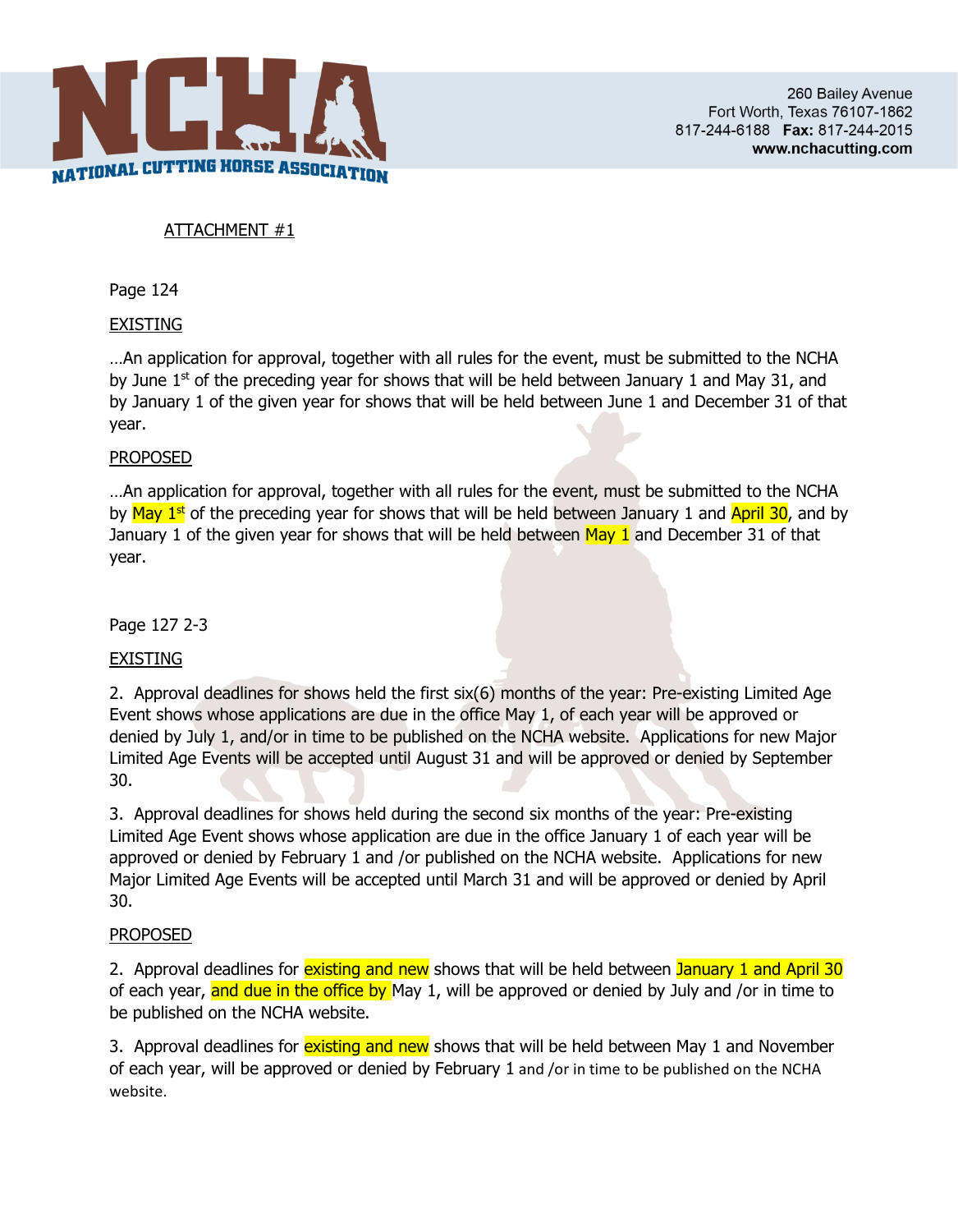

ATTACHMENT #2 Standing Rule 4 (in part)

#### **b. (page 29) Failure to timely make payments due to Show Management.**

Any member that fails to timely pay when due any obligation owing to the Show Management relating to the member's participation in the show (i.e., for entry fees, stall charges, etc.) is subject to the disciplinary actions provided for in this Rule. The term "Show Management" as used herein is the organization or individual acting as sponsor of a cutting horse contest for which said organization or individual sought and received the approval of NCHA to conduct the cutting horse contest (or any other person(s) designated by said organization or individual to act on its behalf).

#### **3. Violations by Members (page 30)**

 (i) If reimbursement in full is not made by the member to the NCHA or Show Management (whichever is applicable) within thirty (30) days of written notice being sent to the member, the NCHA membership of that member shall be immediately and automatically suspended.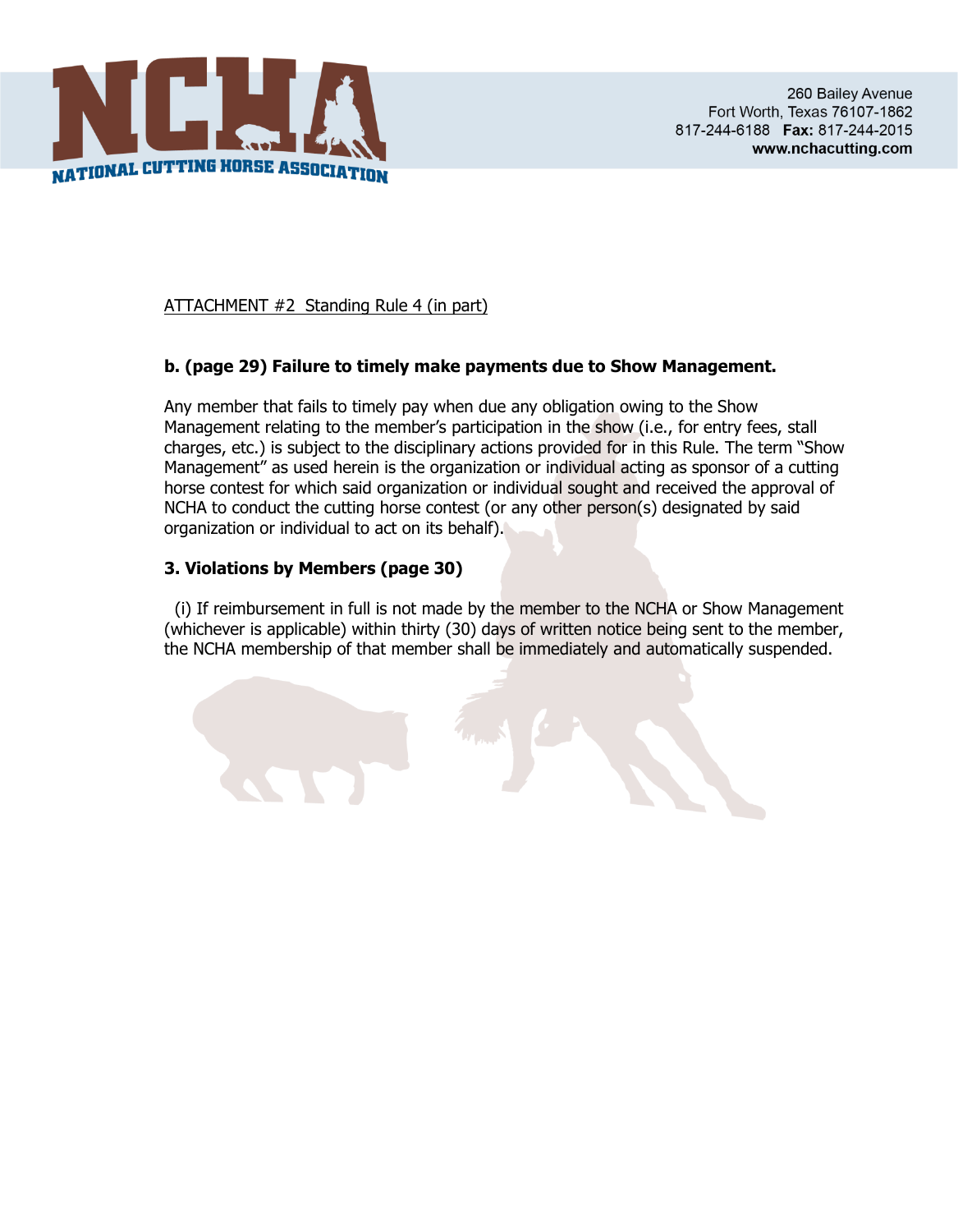|                   |                |          | NCHA PRODUCERS CAI |                |           | ENDAR         |                |                         |               |                |                    |                     |                |                    |                                                       |                |                |                    |
|-------------------|----------------|----------|--------------------|----------------|-----------|---------------|----------------|-------------------------|---------------|----------------|--------------------|---------------------|----------------|--------------------|-------------------------------------------------------|----------------|----------------|--------------------|
|                   |                |          |                    |                |           |               |                |                         |               |                |                    |                     |                |                    |                                                       |                |                |                    |
| Requested<br>2023 | days           | Added \$ | Requested<br>2022  | days           | Added \$  | 2021          | days           | Added \$\$<br>2021      | 2020          | <b>days</b>    | Added \$\$<br>2020 | 2019                | days           | 2019               | Added \$\$ Show Name                                  | Show City      | <b>State</b>   | Secretary          |
| Jan 5-13          | ၜ              | 215,000  | $Jan 2-10$         | თ              | \$158,000 | $Jan4-10$     | $\overline{ }$ | \$142,000.00            | $Jan4-11$     | 8              | \$132,000 Jan 4-11 |                     | Φ              | \$152.00           | <b>Cutting Event</b><br>Spectacular<br>Abilene        | Abilene        | $\mathbb{X}$   | Coleta Rosson      |
| Jan 15-21         | $\overline{ }$ | 200,000  | Jan 16-22          | $\overline{ }$ | \$166,000 | Jan 17-23     | $\overline{ }$ | \$166,000.00            | Jan 19-25     | Γ              | \$166,000          | Jan 13-19           | $\overline{ }$ | \$166,000          | Augusta Futurity<br>& Classic                         | Perry          | $\mathfrak{F}$ | Cheryl Callis      |
| Jan 25 Feb 4      | $\overline{1}$ | 178,500  | Jan 27-Feb 6       | $\overline{1}$ | \$178,500 | Jan 28-Feb    | $\tilde{a}$    | \$173,500.00            | Feb 1-8       | 8              | \$170,000          | Jan 26-Feb          | တ              | \$152,000          | The IKE (Tunica)                                      | Monroe<br>West | L              | Della Hillerman    |
|                   |                |          | Feb 9-18 CANCE     | $\tilde{a}$    | \$151,500 | Feb 10-19     | ő              | \$153,500.00            | Feb 12-21     | $\overline{0}$ | ↔                  | 140,000 Feb 6-16    | $\overline{a}$ | \$140,000          | he Bonanza<br>Cutting                                 | Abilene        | $\mathsf{X}$   | Terry Shelton      |
| Feb 14-26         | $\frac{3}{2}$  |          | 185,500 Feb 21-28  | $\overline{ }$ | \$160,500 | Feb 22-28     | $\overline{ }$ | \$160,500.00 Feb 23-Feb |               | N              |                    | \$150,000 Feb 18-24 | $\overline{ }$ | \$150,000          | Mountain Futurity<br>& Classic<br>Arbuckle            | Ardmore        | ă              | Della Hillerman    |
| Mar 3-12          | $\frac{1}{2}$  | 135,000  | March 6-13         | $\infty$       | \$135,000 | Mar 7-14      | $\infty$       | \$135,000.00            | Mar 2-8       | $\overline{ }$ | \$135,000 Mar 3-10 |                     | $\infty$       | \$135,000          | The "Cattlemens"<br>Derby & Classic                   | Graham         | $\times$       | Donna Bachand      |
| Mar 1-11          |                |          | Mar 3-12           |                |           | Mar 4-13      |                |                         | Mar 2-13      |                |                    | Mar 4-16            |                |                    | Championships<br>Eastern Nat'l                        | Monroe<br>West | ₹              | NCHA               |
| Mar 7-12          | 6              | 54,000   | Mar 8-13           | 6              | \$54,000  | Mar 9-14      | 6              | 54,000.00<br>↔          | Mar 10-14     | 3              | \$51,000 Mar 6-8   |                     | S              | \$51,000           | PCCHA Trainers<br>Gold Club<br>Rounup                 | Robles<br>Paso | E              | Tami Rodman        |
| Mar 23-Apr 15     |                |          | Mar 24-Apr 16      | 25             |           | Mar 25-Apr 18 |                |                         | Mar 27-Apr 18 |                |                    | Mar 29-Apr 20       |                |                    | NCHA Super<br>Stakes                                  | Fort Worth     | $\times$       | NCHA               |
|                   |                |          | Apr 29-May 1       | S              | \$14,000  | Apr 30-May 2  |                | 15,000.00 May 1-3<br>↔  |               | 3              | \$15,000 May 3-5   |                     | ო              | \$15,000           | <b>Bluebonnet Stakes</b><br>Polly Hollar<br>Memorial  | Brenham        | $\mathsf{X}$   | Blanchard<br>Marcy |
| Requested<br>2023 | days           | Added \$ | Requested<br>2022  | days           | Added \$  | 2021          | days           | Added \$\$<br>2021      | 2020          | days           | Added \$\$<br>2020 | 2019                | days           | Added \$\$<br>2019 | <b>Show Name</b>                                      | Show City      | <b>State</b>   | Secretary          |
| May 3-5           |                |          |                    |                |           |               |                |                         |               |                |                    |                     |                |                    | Bluebonnet Stakes Brenham<br>Polly Hollar<br>Memorial |                | $\mathsf{X}$   | Cary Sims          |